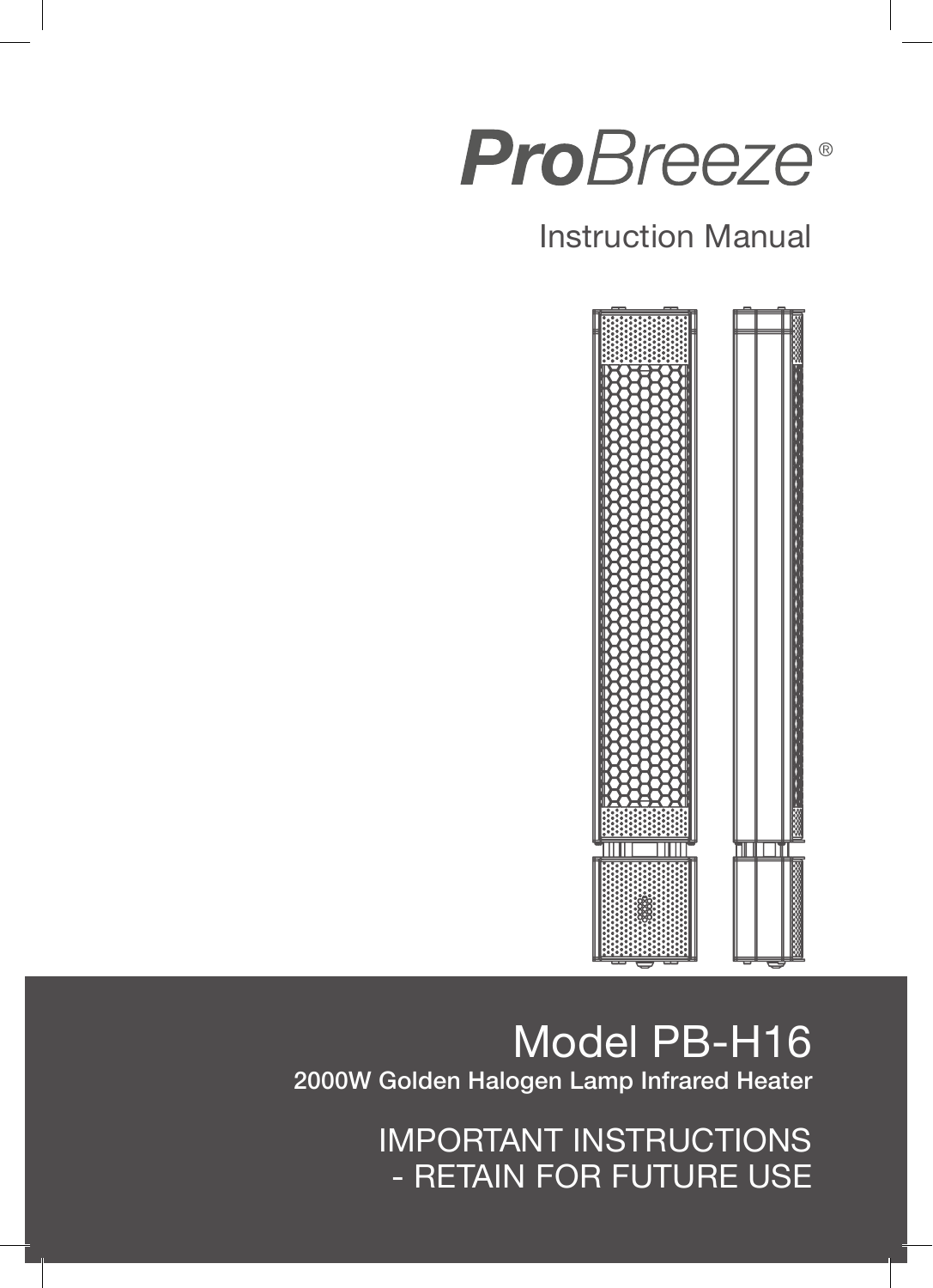# 2000W Golden Halogen Lamp Infrared Heater

Thank you for choosing to purchase a product from ProBreeze. Please read the entire manual carefully prior to first use and keep in a safe place for future reference.

# **SAFETY INSTRUCTIONS**

**WARNING:** To avoid the risk of electrical shock, fire or injury to people, always make sure the heater is unplugged from the electrical outlet before installing, relocating, servicing, or cleaning it.

**WARNING:** This heater is for domestic outdoor use only. Do not use this heater indoors. **CAUTION:** The heater head reaches high temperatures during operation. Do not touch the heater head when in use. Be aware that the heater head will remain hot for some time after use. Particular attention must be taken where children and vulnerable people are present.

- Use this heater only as described in this manual. Any other use not recommended by the manufacturer may cause fire, electric shock, or injury to persons.
- The appliance is not to be used by persons (including children) with reduced physical, sensory or mental capabilities, or lack of experience and knowledge, unless they have been given supervision or instruction.
- The heater must be installed at a minimum hight of 1.8m (180cm) from the floor and have a 40cm (400mm) clearance from the roof/ceiling.
- A minimum safety distance of 100cm should always be left in front of the heater.
- This heater must be securely fixed to a wall using the accessories supplied, prior to use.
- Do not expose the heater to rain or wet conditions. Ensure the heater is shielded from the weather.
- Children must be supervised not to play with the appliance.
- Children of less than 3 years should be kept away unless continuously supervised.
- Do not leave children alone or unattended in the area where the appliance is in use.
- Cleaning and user maintenance shall not be made by children unless continuously supervised.
- Do not cover the heater or use this heater to dry or heat clothes or other fabrics.
- Avoid sitting directly underneath the heater.
- This heater should be plugged into a mains power socket which is easily visible and reachable.
- Don't use this heater in a place where causticity or volatile air exists, i.e. dust, steam, gas, etc.
- The heater must not be located immediately below a socket outlet.
- Do not immerse in water or use this heater near water or in the immediate surroundings of a bath, shower, sauna, or swimming pool.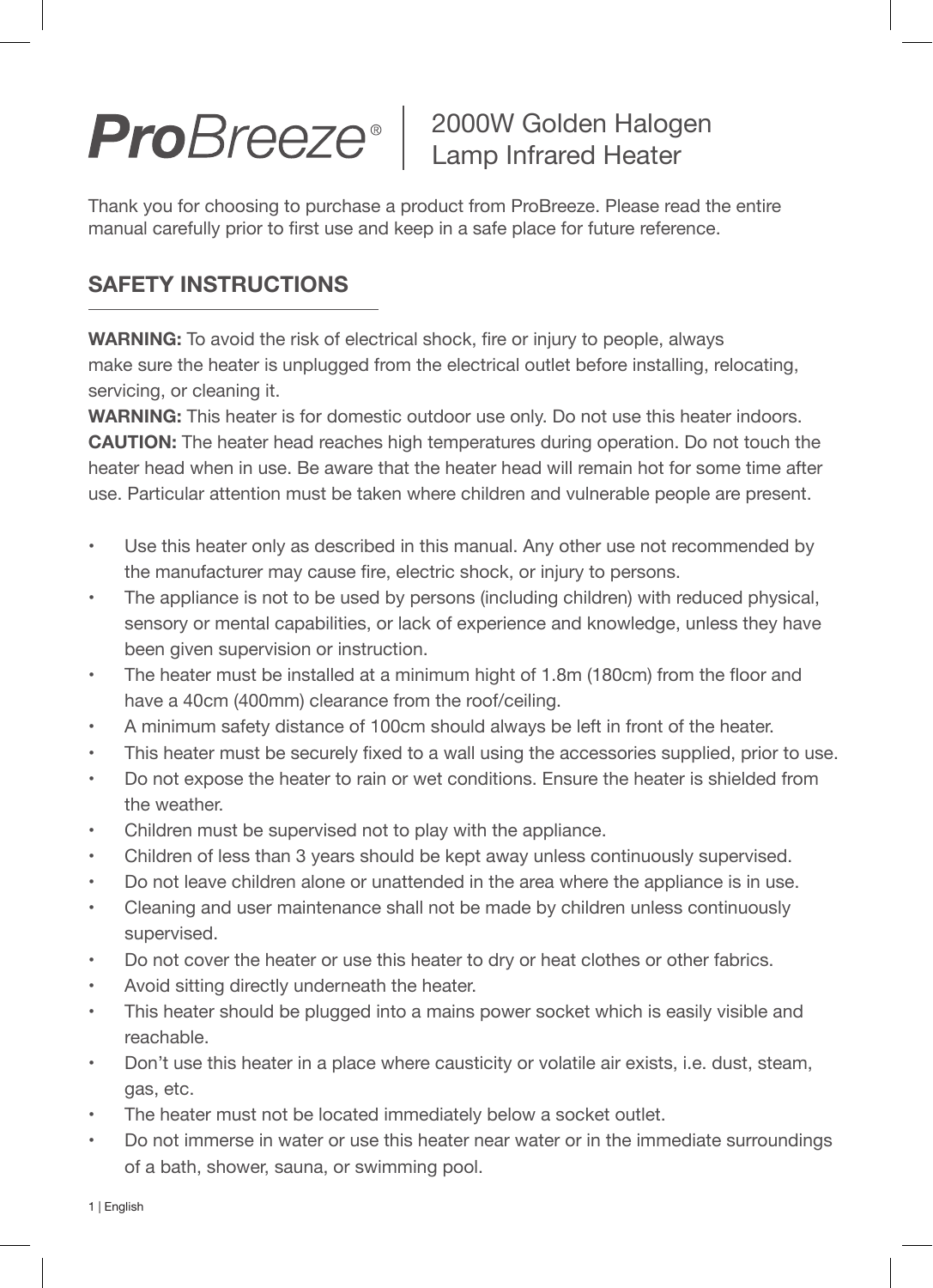- Never leave the heater unattended while in use. Always turn the heater off and unplug when not in use.
- Do not place this heater near flammable materials, surfaces or substances. Keep combustible materials, such as furniture, pillows, bedding, papers, clothes, and curtains at least 3 feet /1m from the heater.
- Use the heater in a well-ventilated area.
- Always turn the heater OFF, unplug the power cord from the electrical outlet and allow the appliance to completely cool down before handling or cleaning it.
- Never insert fingers or metal objects into the vents and openings of the heater as this may cause an electric shock, fire or damage the heater.
- To avoid a circuit overload when using this heater, do not operate another high-wattage heater on the same electrical circuit.
- Always plug the heater directly into a wall socket. Avoid using extension leads where possible as they may overheat and cause a risk of fire.
- Do not use this appliance with an external programmer, timer switch or any other device which would switch the device on automatically unless this has already been pre-built into the appliance by the manufacturer.
- Do not kink or wrap the power cord and plug around the appliance, as this may cause the insulation to weaken or split, particularly where it enters the appliance.
- Ensure the mains cable is fully extended before use and arrange it so that it is not in contact with any part of the appliance.
- Do not pull on the mains cable. Never move, carry or hang the appliance by the mains cable.
- Do not operate the appliance with any safety guards removed.
- Ensure that the power cord is located so that it will not be stepped on, tripped over, or otherwise subjected to damage or stress.
- Do not operate the appliance if there are signs of damage to the appliance, power cord, or any of the accessories.
- If the supply cord is damaged, it must be replaced by the manufacturer, its service agent or a similarly qualified person in order to avoid a hazard.
- Do not attempt to repair or adjust any electrical or mechanical elements in the appliance. Doing so may be unsafe and will void your warranty.
- Ensure that the mains supply (including voltage, frequency and power) complies with the rating label of the appliance.
- Do not use the appliance near petrol, paints, flammable gases, ovens, or other heating sources.
- Do not use the heater indoors or for heavy duty, commercial or industrial use. The unit is not safe for use on building sites, or in greenhouses, barns or stables where there is flammable dust.

**NOTE:** After receiving the product, please test the function before mounting on the wall.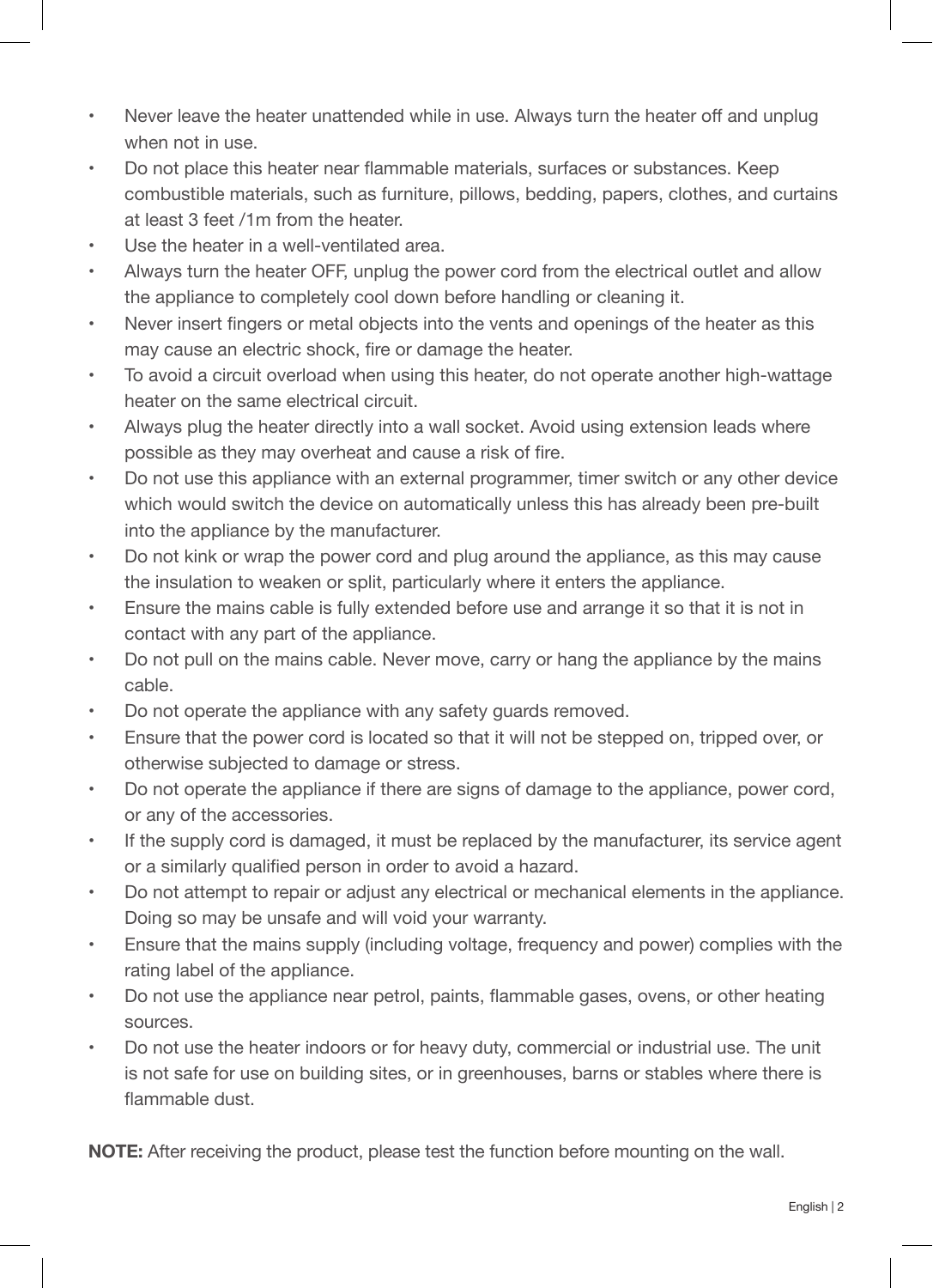### **SPECIFICATION**

Model: PB-H16 Voltage: 220-240V ~ Frequency: 50/60 Hz Power: 2000W Max Product Dimensions: 66\*10.5\*7.2 CM Net Weight: 1.67 KG

# **SET UP - PARTS SUPPLIED**

Ensure you have all the pieces listed. Do not proceed with set up and assembly of the heater if any components are missing.

- A. 4 pcs explosion screws (M6\*60mm)
- B. 4 pcs cross-recessed hex screws (M6\*10mm)
- C. 2 pcs hex screws (M6\*12mm)
- D. 4 pcs hex nuts (M6)
- E. 8 pcs flat washers (M6)
- F. 8 pcs split lock washers (M5)
- G. 2 pcs wing nuts (M6)
- H. 4 pcs L shape brackets

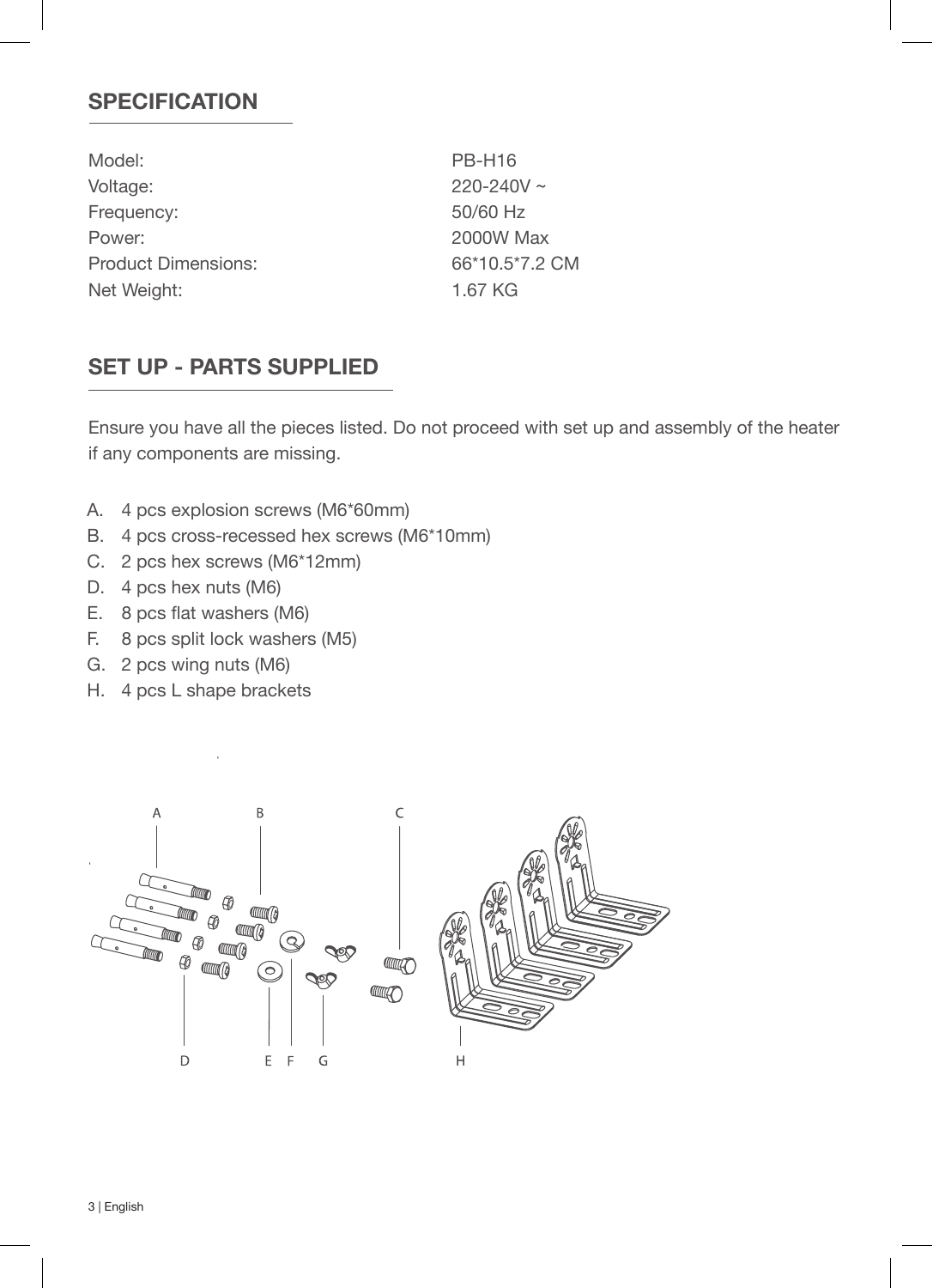# **SET UP - EQUIPMENT REQUIRED**

**Note:** some equipment may vary based on the assembly space



- Phillips screw driver
- 8mm spanner
- 10mm spanner
- Drill & masonry drill bit (8mm diameter).
- Ladder
- Hammer
- Pen or marker
- Ruler

# **SET UP & FIRST USE**

**Estimated Assembly Time:** 30 minutes **Batteries:** 2 x AAA batteries required. Not included. IP 65 Approved when used with IP65 rated socket.

**IMPORTANT:** When drilling into walls always check that there are no hidden wires or pipes. Ensure that the screws and wall plugs being used are suitable for supporting the unit to be installed. If you are unsure it is recommended you contact a suitable qualified tradesperson.

Set up the heater outside, or in a large open area and well away from any obstructions such as tree branches.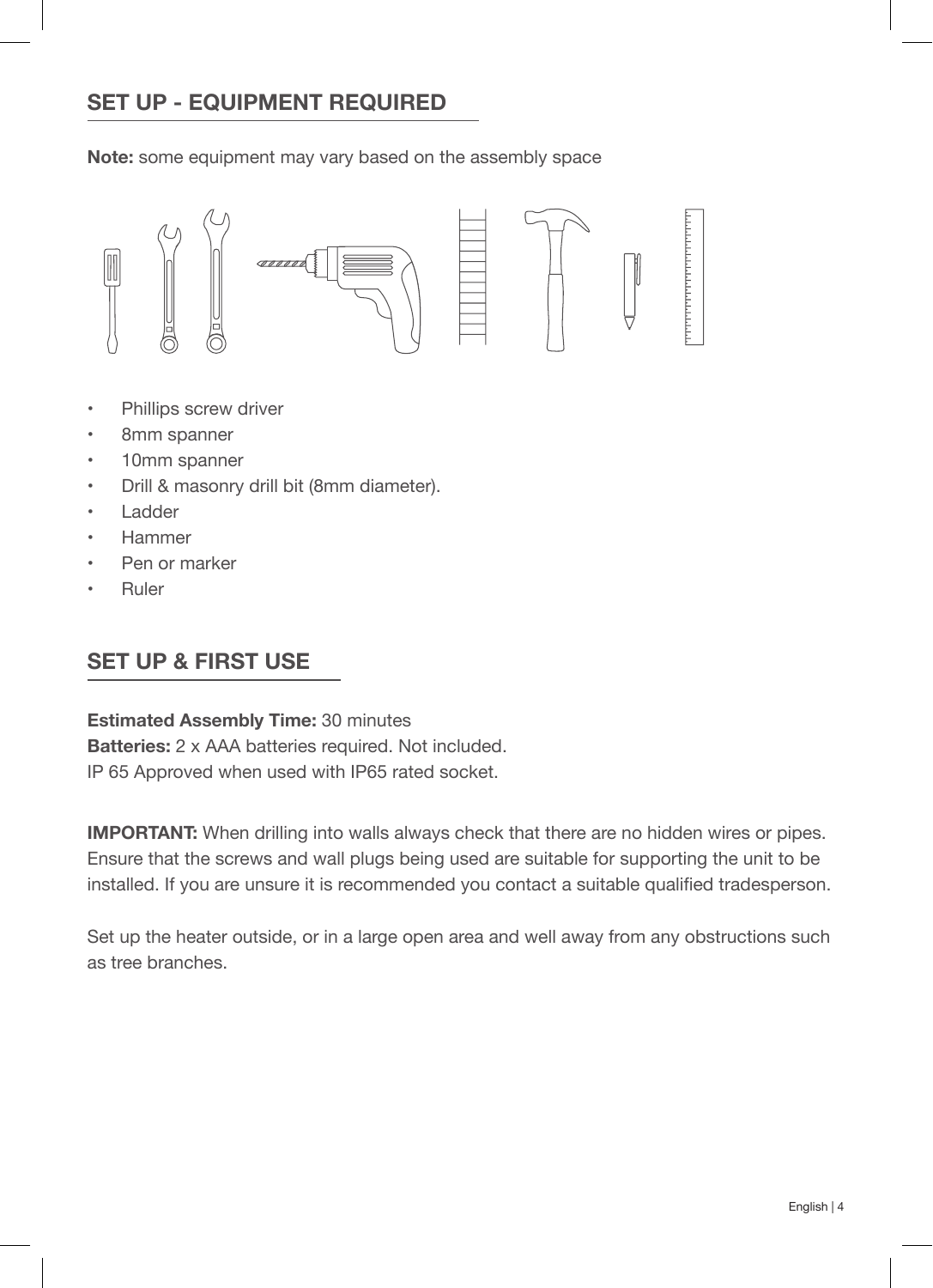



Ensure the heater is not facing the ceiling or inflammable substances.

**NOTE:** Two dark points may appear on the surface of the heating elements during the first few minutes after the heater is turned on. This is normal and will not affect the performance of the heater.

### **ASSEMBLING INSTRUCTIONS**

#### **WARNING**

- The heater should always be installed horizontally, only using the mounting brackets supplied.
- Ensure the supply cable is well mounted and that it does not touch the reflector on the heater.
- Ensure the supply cable does not trail in front of the heater while it is in operation.
- The supply cable can be fixed to the metal mounting bracket behind the heater with plastic zip ties.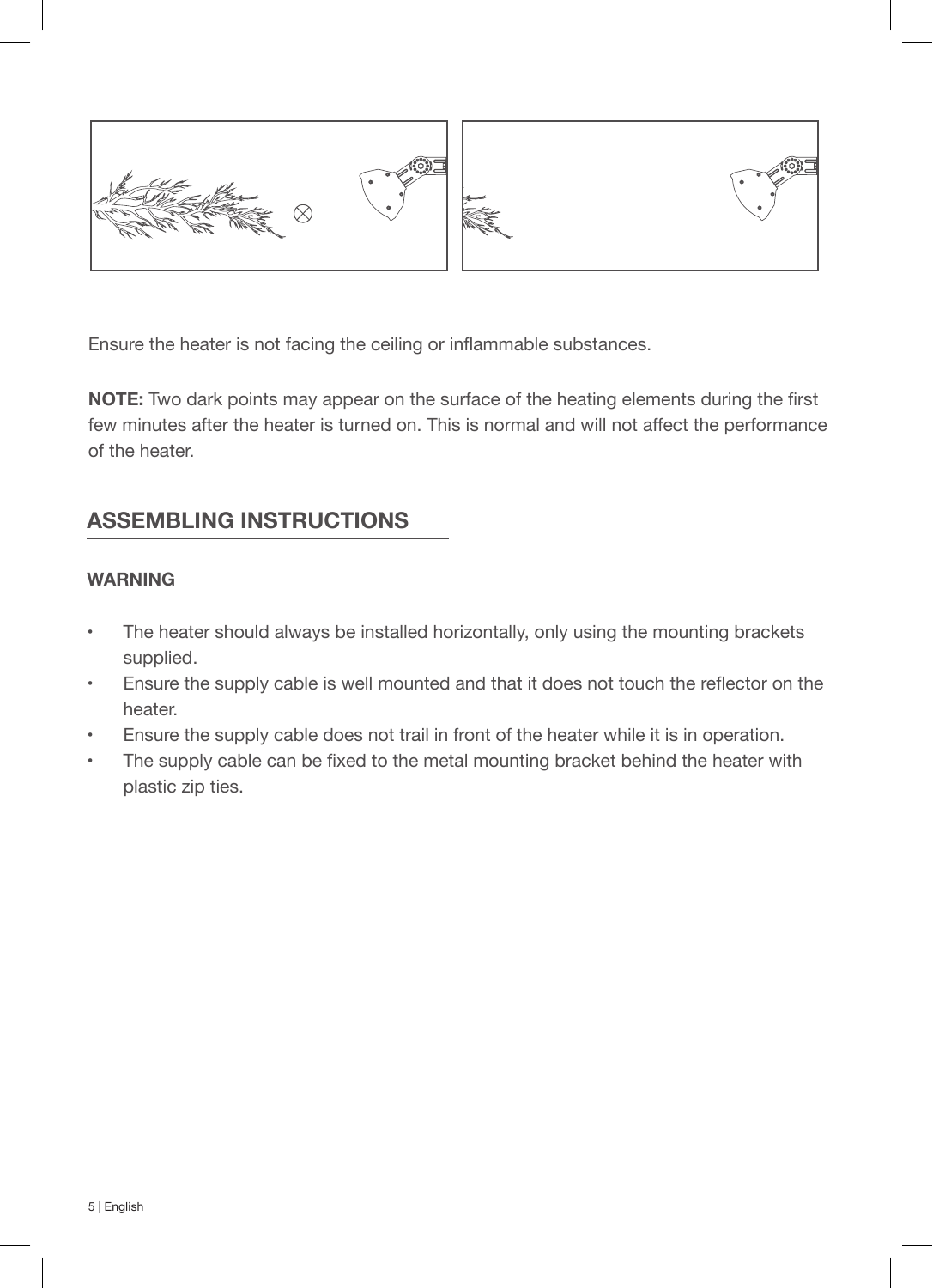# **HOW TO ASSEMBLE THE UNIT**

**Step 1:** Connect 2 L brackets (H) to the heater as shown. Do this using a Phillips screwdriver with 4 components of B, E & F (see order pictured).



**Step 2:** With remaining L brackets (H) connect explosion screws as shown. This can be done by hand, using components (A, D, E, F).

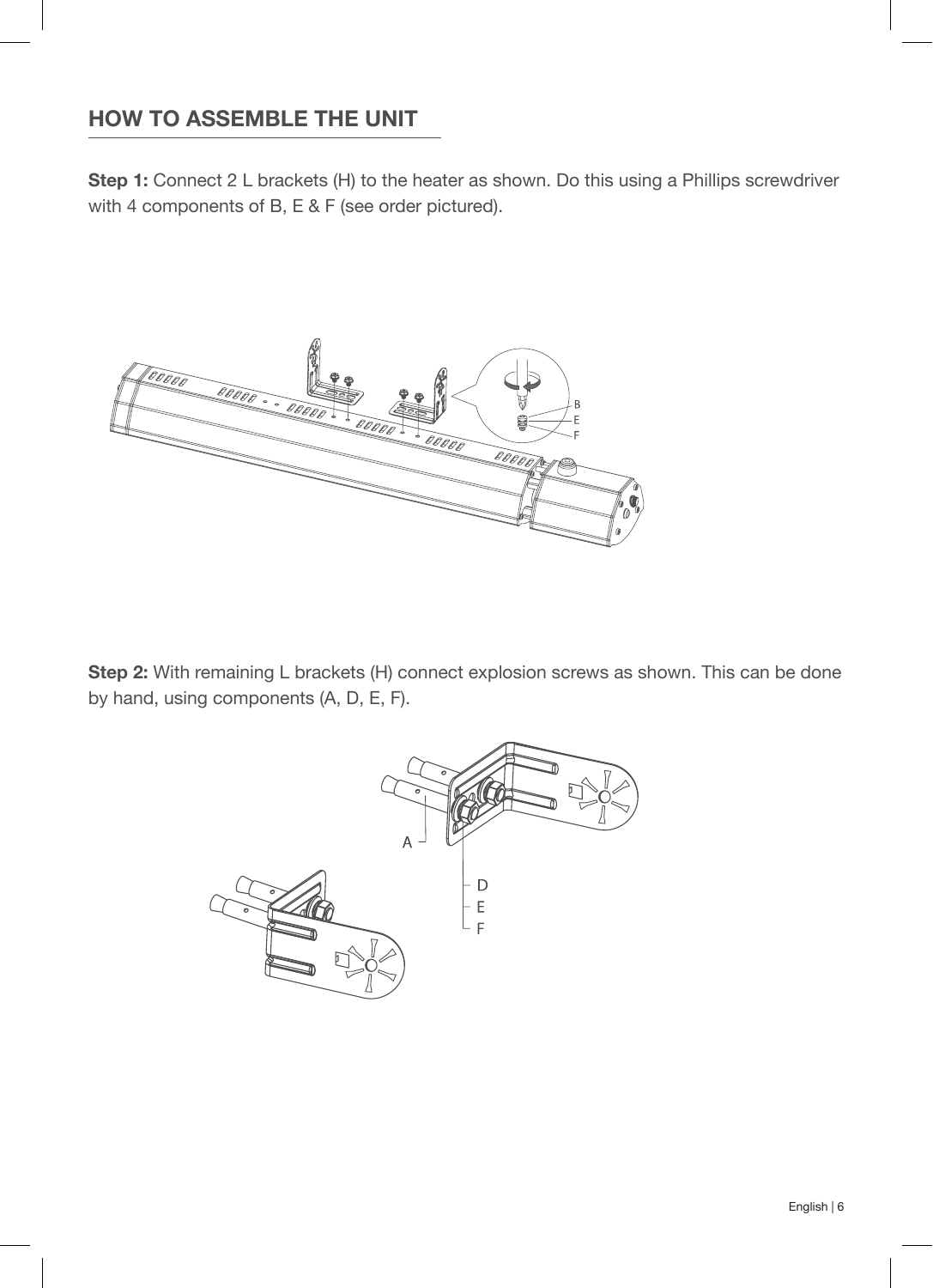# **HOW TO ATTACH TO WALL/CEILING**

**Step 1:** On the L shaped Brackets (H), measure the pitch between the pair of holes desired for use, with a ruler.

**Step 2:** Using a pen, mark the same distance where you are going to drill (determine hole depth before hand).

**Step 3:** Using power drill and 8mm masonry drill bit, drill holes. ENSURE THERE ARE NO WIRES OR PIPES BEHIND WALL.

**Step 4:** Fit explosion screws into wall, tighten nut D. Tighten each nut individually, a small amount each until unit is firmly anchored.

**Step 5:** Connect heater attached L Brackets to explosion screw L Brackets (fitted into wall) using components C & G as shown. Use 10mm spanner if necessary.

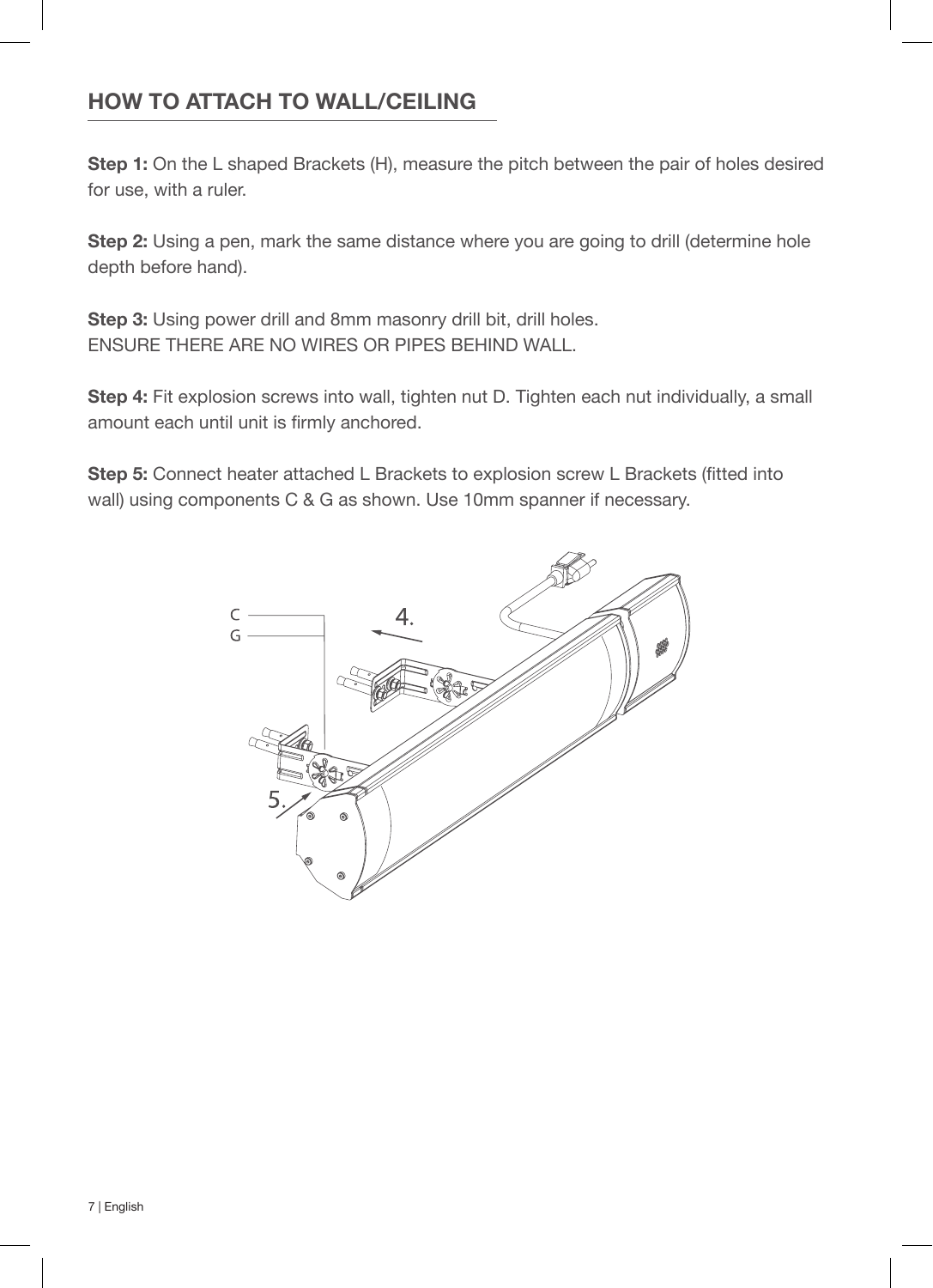# **OPERATING ANGLE**

### **WALL ANGLE**

- Do not face heater at 90° towards ceiling.
- Only face downwards at maximum angle 135° see below.



#### **CEILING ANGLE**

- Do not face heater at 90° towards walls.
- Do not face fan directly down 180°. Only face at 135° angles.

# **OPERATING INSTRUCTIONS**

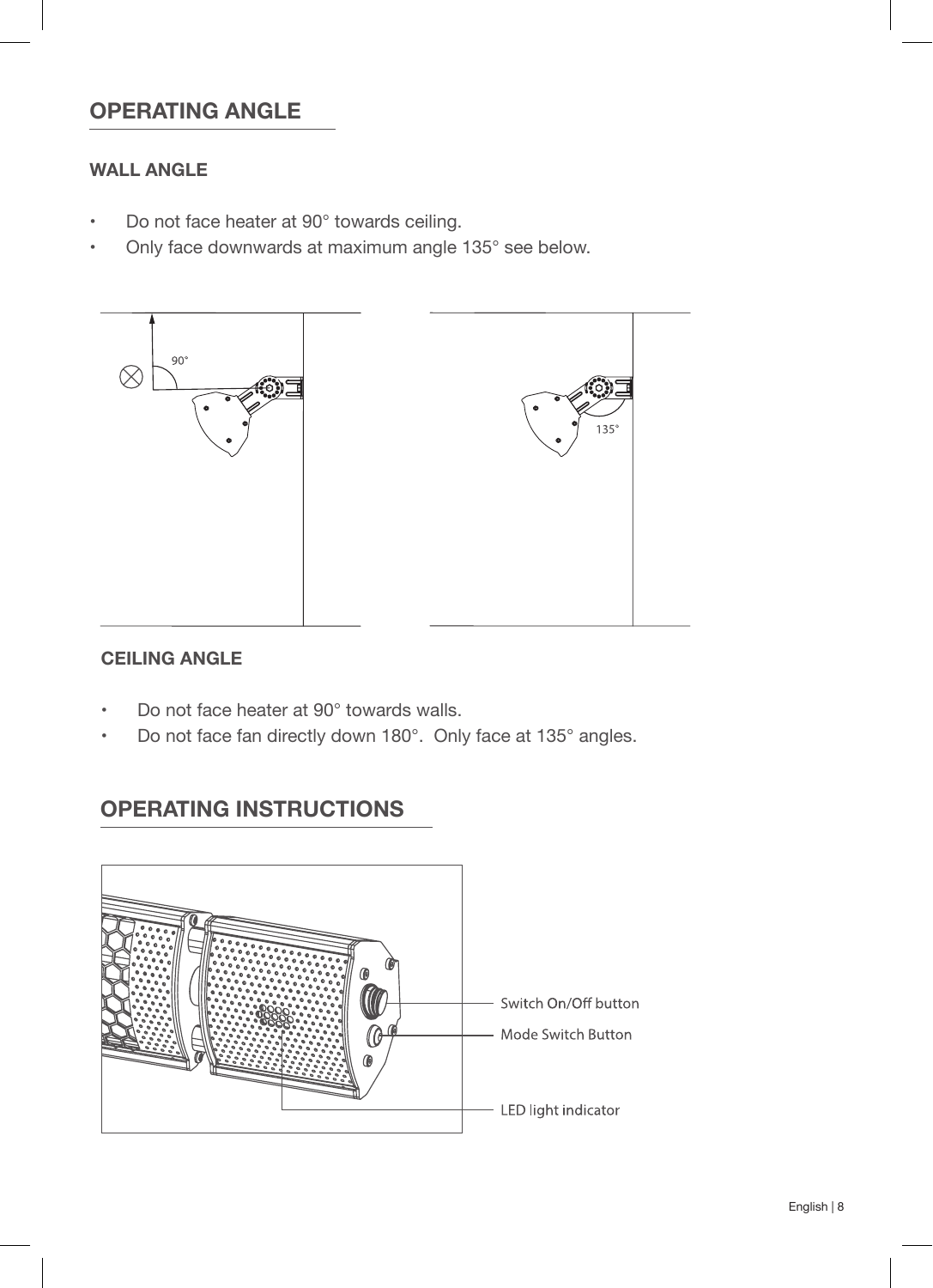- **• Switch On/Off Button-** To switch on the heater, press the rocker switch to the On position
- **• Mode Switch Button -** Press the mode button to alternate between three different modes. For each mode, the LED light indicator will illuminate a different colour:
- **• Red:** The heater is in the standby mode.
- **• Green:** The heater is in the low heat mode.
- **• Blue:** The heater is the high heat mode.
- **• Remote Control**



**NOTE:** Ensure the rocker switch is set to "ON" before using the remote.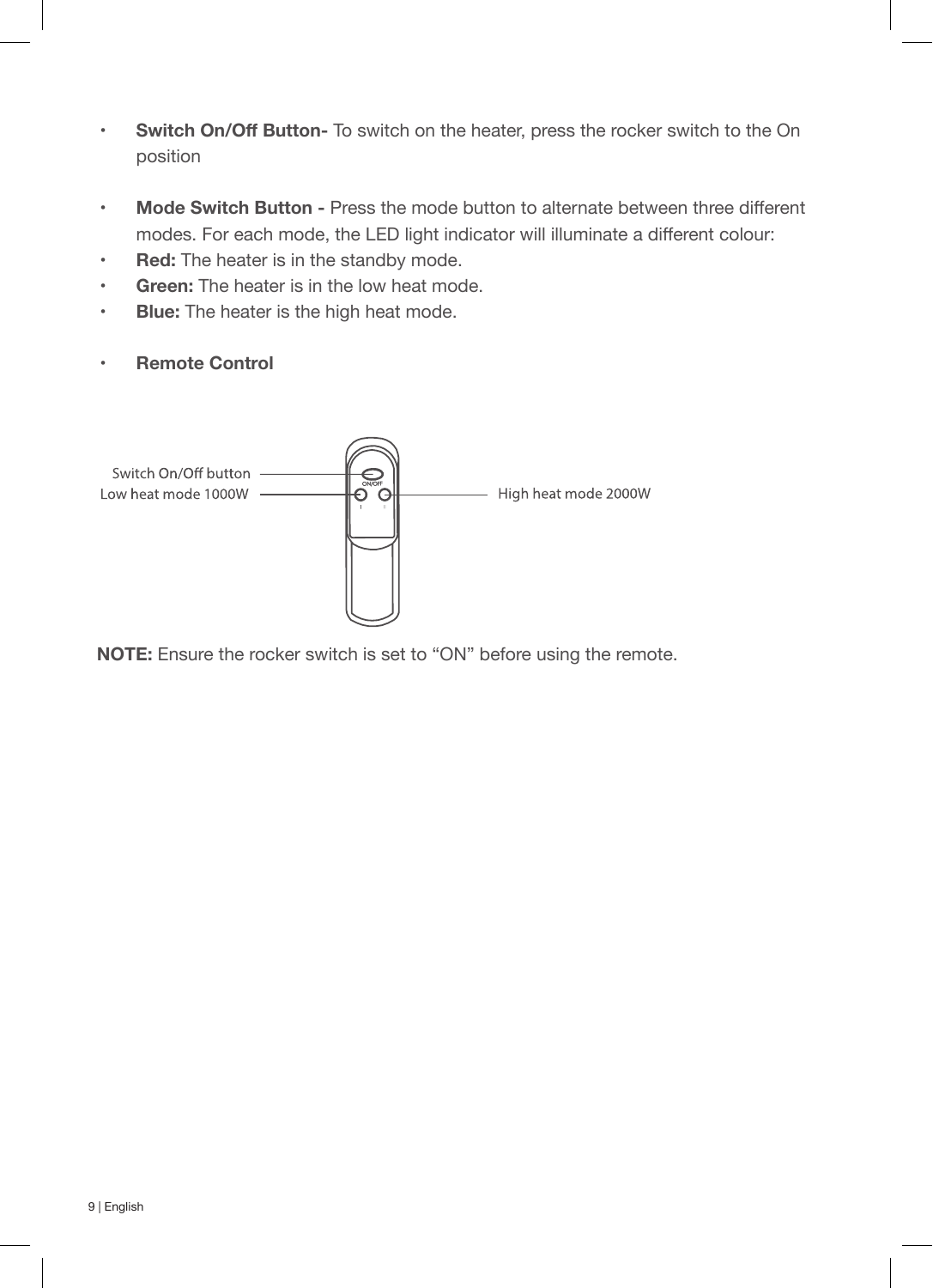# **CLEANING, MAINTANANCE & STORAGE**

**WARNING:** Always turn the heater OFF, unplug the power cord from the electrical outlet and allow the appliance to completely cool down before handling or cleaning it. Allow the heater to cool down for 2 hours (120 minutes) before cleaning.

**CAUTION:** Do not allow water or other liquids to run into the interior of the heater, as this could create a fire and/or electrical hazard.

**CAUTION:** Do not use any abrasive cleaners or solvents, as heater damage will occur.

**IMPORTANT:** The bulb inside the heater is not replaceable. Do not attempt to remove or disassemble the heater.

- Clean the exterior surface of the heater by wiping it with a soft, damp cloth. Dry the heater with a soft clean cloth.
- Clean the vents and openings of the heater with a vacuum cleaner, using the brush attachment to avoid any dust build-up.
- To store your product out of season, we recommend using the original or similar size box.
- Do not kink or wrap the power cord and plug around the appliance, as this may cause the insulation to weaken or split, particularly where it enters the appliance.
- Store the heater in a safe, clean and dry place when not in use.

# **DISPOSAL**

This marking indicates that this product should not be disposed of with other household waste throughout the EU. This is to prevent possible harm to the environment and human wellbeing. Contact your local authority for information regarding the collection systems available. If possible, recycle it responsibly to promote the sustainable reuse of resources.